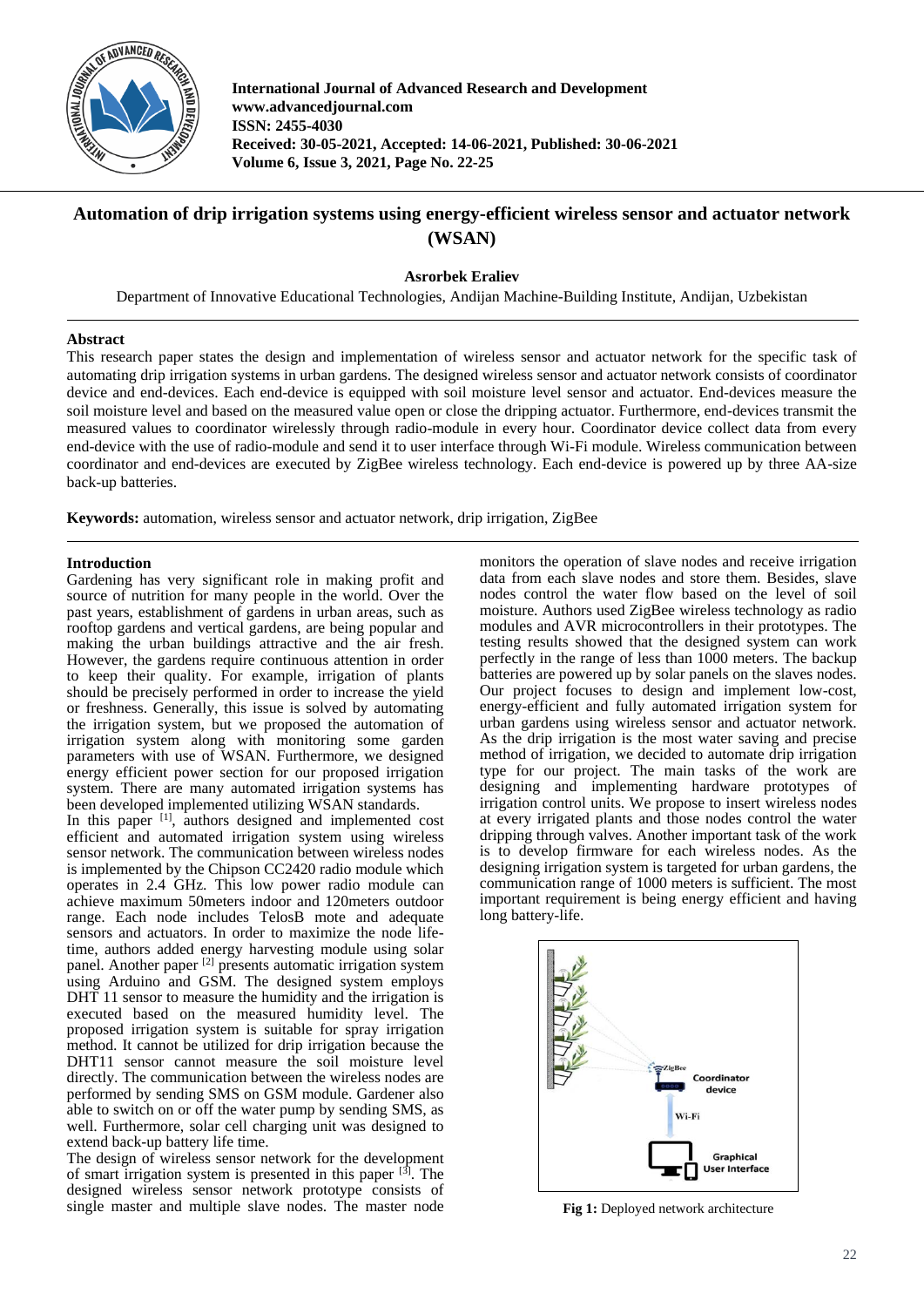#### **System design and implementation**

As the designing WSAN can be used in commercial purposes, it should be is simple and cost effective. Therefore, it is decided to use general master-slave architecture for our project, where the central coordinator device is master node and all the end-device are slave nodes. Generally, this architecture requires gateway in order to communicate master and multiple slave nodes simultaneously. However, gateway device is very expensive, therefore it is decided to employ scheduling method to communicate master and slave nodes. General layout of the proposed irrigation system architecture is described in Figure 1.

## *Designing and Implementing Master Node*

The main functions of the master node is receiving data from slave nodes using ZigBee wireless technology, forward the received data to graphical user application of gardener using Wi-Fi module. The XBee S2C module is chosen as radio module to build wireless communication between the master and slave nodes, due to its very low power consumption (33 mA of transmit current and 28mA of receive current at 3.3V) and sufficiently long range (up to 1200 meters) [4]. XBee module uses ZigBee wireless standard. As the controller Atmega 328P microcontroller is selected because of its low power consumption (average current consumption is 5mA and 10µA in sleep mode). In order to forward the received data to gardener's application, master node employs ESP-01 Wi-Fi module owing to its low-cost and ease of use. The input voltage of the whole circuit is 12V and power section converts it into 5V and 3V by L7805 and MCP1700 voltage regulators. We designed the printed circuit boards (PCB) in Proteus Professional Software and Figure 2 shows the implemented PCB of master node.



**Fig 2:** Implemented Master Node PCB

#### *Designing and Implementing Slave Nodes*

The slave nodes are more complex than master node because of more functionality. The main functions of each slave node are

- Measuring soil moisture level
- Controlling the actuator based on the measured soil moisture value
- Transmit the measured value to master node wirelessly

Besides that, the slave node should have several years of battery life, therefore it is very necessary to choose every component carefully. We decided to select all the electronic

parts that operate at 3.3V, because in that case no need to voltage conversion from one level to another and no energy wasting.

The microcontroller and radio module are the same with master nodes. Generally, main energy consuming part is actuator in those kind of applications. It selected very energy efficient and low power latching solenoid valve for our work. It operates at 3.3V and consumes 333mA. The latching duration is only 30ms. Usually, solenoid valves require applying continuous power to keep open state and when the power is disconnected it comes back to closed state immediately. The latching solenoid valve that we are using does not require constant application of power to keep a state. It requires only 333 mA at 3.3V during 30ms to change one state to another. Therefore, it is very efficient from energy usage point of view compared to typical nonlatching solenoid valves. But, the latching solenoid valve requires control signal with reversible pole. We propose TC78H651 valve driver H-bridge to control the latching solenoid. It operates at 3.3V and consumes 0µA of quiescent current in standby mode [5]. The designed Hbridge is shown in Figure 3.



**Fig 3:** Designed H-bridge to control latching solenoid actuator

Furthermore, due to the limited source of energy, only three AA type batteries, the microcontroller and ZigBee module stay in sleep mode when no operation is required. As the brain of node, microcontroller disables or puts everything into sleep mode in order to achieve long battery life time.

When, microcontroller puts itself into sleep mode, only its internal watchdog timer works and wakes up the microcontroller after certain time of period. However, the maximum duration of this period is 8 seconds which not enough to be in sleep mode. In our work, the sleep duration should be 10 minutes. Therefore, it is decided that microcontroller goes back to sleep mode immediately after waking up until 10 minutes pass. Besides that, in every 1 hour slave node should transmit value of soil moisture level to coordinator device. The block diagram of the slave node is presented in Figure 4. The power section of slave node is designed simply. The input voltage of all the circuit is 4.5V from a battery. Therefore, we used low dropout voltage regulator MCP1700 to power up all the electronic components at 3.3V. We choose this voltage regulator because of its low cost, low quiescent current of 1.6µA and high output current of 250mA. The output current is sufficient to supply all the components except the solenoid actuator. The solenoid actuator consumes 333mA and therefore it is decided to employ another voltage regulator AP7366-33W5-7 for only the actuator. This fast transient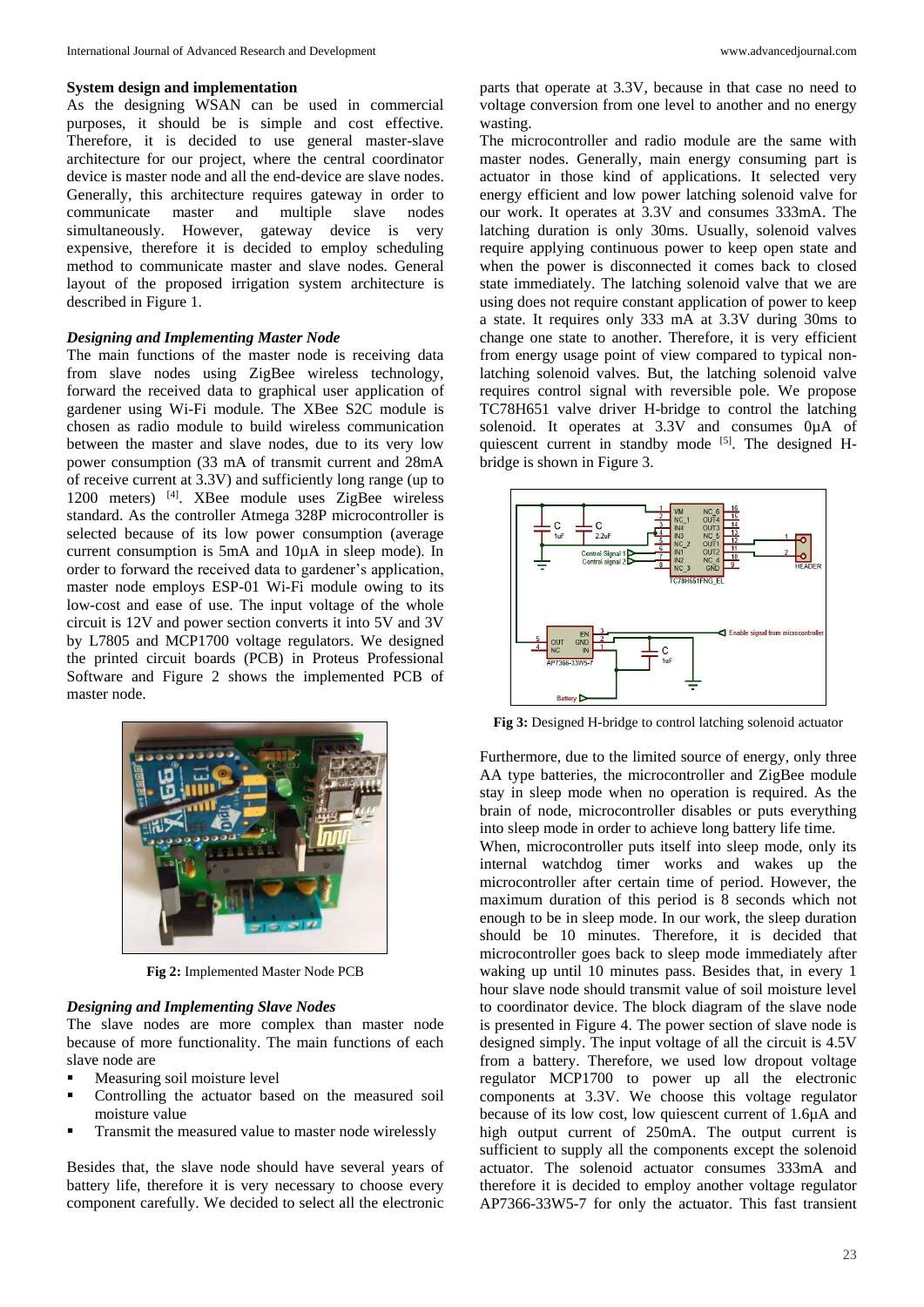voltage regulator outputs up to 600mA at fixed 3.3V. However, its quiescent current is 60 $\mu$ A that means it consumes this amount of current while not working continuously.



**Fig 4:** Slave node block diagram

This issue can be solved to disable the voltage regulator by microcontroller while the solenoid valve is not operating. In the disabled mode, the voltage regulator consumes 0.05µA [6] and that is acceptable.

The implemented PCB of slave node is presented in Figure 5, below.



**Fig 5:** Implemented PCB of Slave Node

## **Results and discussion**

The implemented system is tested in vertical structured flower beds (as shown in Fig. 1) in urban garden and the communication between master and slave nodes perfectly executed. Every slave node is energized by three AA-type, non-rechargeable alkaline batteries. In order to estimate the total energy capacity, AA-type alkaline battery from Duracell has been taken as a case study. One alkaline battery has nominal voltage of 1.5V, so three batteries in series provide 4.5V.

However, the voltage decreases over time as they are being utilized.

Since the designed slave node PCB integrates Low drop-out regulator and the XBee module operates at 3.3V, supply voltage is allowed to drop till 3.3V. This means the slave node allows each battery to discharge till 1.1V. Figure 6 presents the voltage drop of typical AA-size alkaline battery as it is discharged taking constant power [7].



Fig 6: Constant power discharge [7]

The constant power curve of 250mW is considered in order to calculate the energy that can be consumed by slave node. Single battery can provide 250mW constant power during  $\approx$ 7.8 hours, until the voltage decreases to 1.1V. Assuming the 20% of the available energy is lost for self-discharge, the initial energy that three batteries can provide is

$$
E_{init} = 3 * 250 mW * 7.8 hours * \frac{20}{100} = 16848 \, J
$$

Assuming a number of daily actuations of latching solenoid valve is 4, and its overall efficiency is 80%, the total energy consumption to control an actuator per day is

$$
E_{daily}^{valve} = 4 * E_{stat\,e_{change}} * \frac{100}{80} = 0.182 \text{ J/day}
$$

Tests showed that XBee module consumed 183.1\*10-3 Joules in an hour. Considering this cycle occurs 24 times in a day, XBee module spends 4.4 Joules from batteries.

Furthermore, microcontroller and voltage regulators consumed 12.62 Joules and  $980*10<sup>-3</sup>$  Joules per day, respectively.

The total daily energy consumption of each slave node is

$$
E_{daily} = E_{valve} + E_{MCU} + E_{VRs} \approx \frac{18.2 \, Joules}{day}
$$

The initial available energy of 16848 Joules in batteries lasts 925 days, which means two and half years of battery life.

#### **Conclusion**

In this paper, automated drip irrigation system using energyefficient, low power and low cost wireless sensor and actuator network has been presented. The implemented wireless nodes communicate using low power XBee radio modules. In short, this experimental work has shown the possibility of implementing more than years of battery life wireless sensor and actuator network which can be employed in automation of drip irrigation systems with the great impact. Besides, the implemented system is specifically targeted to urban gardens where the range of network is less than 1000 meters.

#### **References**

- 1. S Khriji, D El Hussaini, Ch Viehweger, O Kanoun "A Wireless Sensor Network for Automated Irrigation Systems", 5th IMEKO TC19 Symposium At: Chemnitz – Germany, 2014.
- 2. S Suman, Sh Kumar, R Sarkar, G Ghosh. "Solar Powered Automatic Irrigation System on Sensing